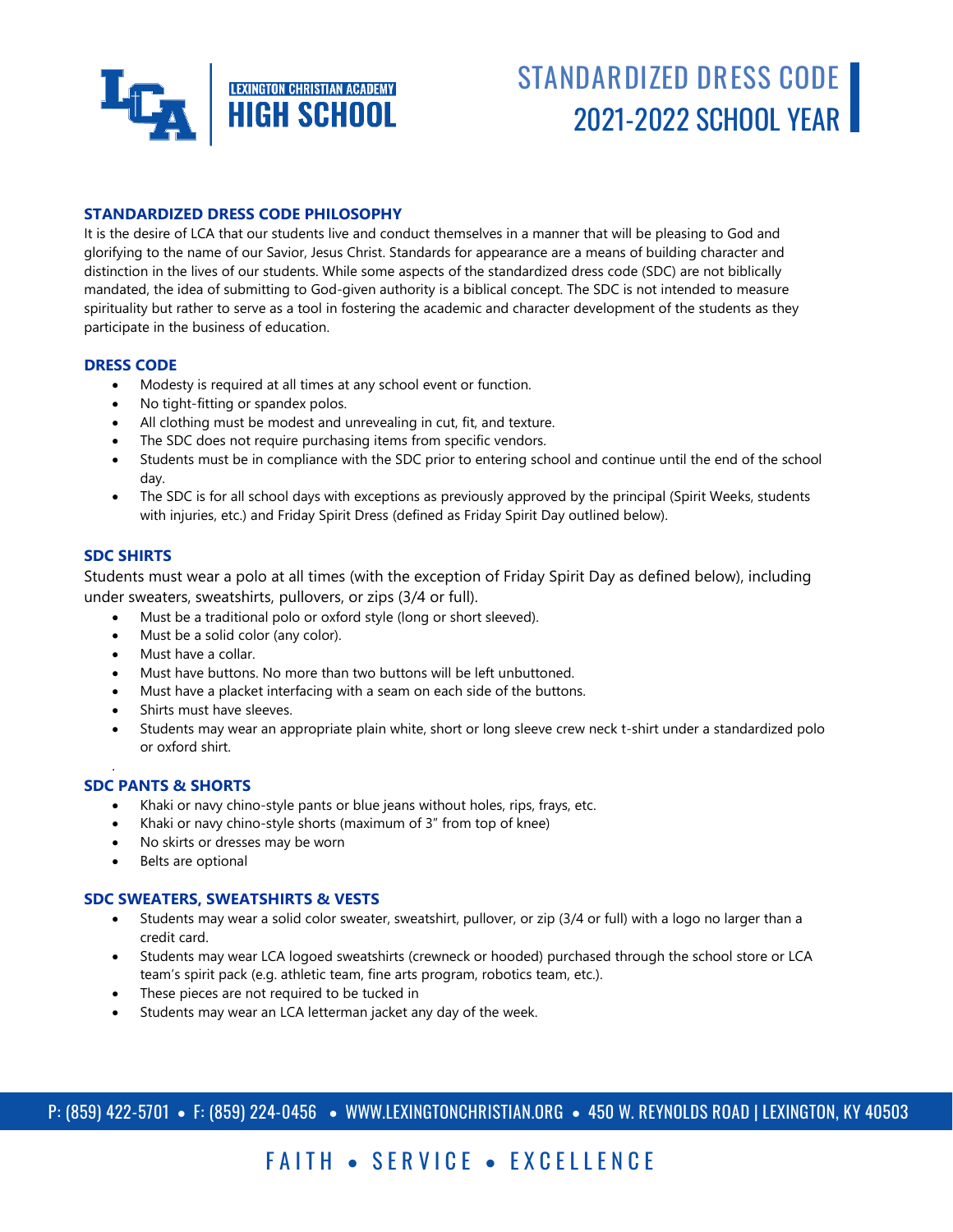

# **STANDARDIZED DRESS CODE** 2021-2022 SCHOOL YEAR

### **SDC SCARVES**

Students may wear a solid colored scarf (no patterns) of any material.

### **OTHER REQUIREMENTS**

- Footgear (shoes or sandals) must be worn and be neat and clean.
- No outerwear is to be worn in class, excluding sweatshirt material and letterman jackets.
- Hats, hoods, bandannas, scarves, sweatbands or other pieces of cloth worn as head coverings or sunglasses must not be worn in the building.
- Fads, trends, innovative fashions, extreme hairstyles/hair color, jewelry, make-up and/or clothing, which the principal deems to be potentially disruptive or inappropriate, will not be allowed.
- Visible pierced jewelry is only allowed in the ears for girls. No visible pierced jewelry is allowed for boys.
- No visible tattoos are allowed.
- School attire must be free of suggestive words/pictures, offensive advertisements, holes or frayed designs.
- Boys' hair is not to exceed the middle of the ear on the sides, top of the collar on the back, and top of eyebrows on the front. Facial hair (goatee, beard, and moustache) is not allowed.

#### **FRIDAY SPIRIT DAY**

- On Friday, students may wear an LCA shirt purchased through the school store or LCA team's spirit pack (e.g. athletic team, fine arts program, robotics team, etc.).
- Students may wear SDC pants, shorts, or blue jeans.
- Students may also wear a SDC shirt and jeans on Friday.

#### **DRESS UP DAYS**

Dress up days will be announced in advance. The school principal will outline the dress code.

#### **DRESS DOWN DAYS**

 Dress down days will be announced in advance. The school principal will outline the dress code. This includes school-wide or individual class activities (e.g. service day, field trips, etc.).

#### **INJURED STUDENT DRESS CODE**

- If a student has been injured and cannot dress per the SDC due to a cast, medical boot, splint, etc., then the student or family must make a written request to the school principal/assistant principal in order to dress according to the modifications listed below.
	- LCA colored sweatpants (royal blue, gray, black or white).
	- Solid-colored spandex or leggings covered with LCA colored (royal blue, gray, black or white) baggy athletic shorts.
	- LCA Spirit Day top purchased through the school store or team's spirit pack.

P: (859) 422-5701 • F: (859) 224-0456 • WWW.LEXINGTONCHRISTIAN.ORG • 450 W. REYNOLDS ROAD | LEXINGTON, KY 40503

# FAITH • SERVICE • EXCELLENCE